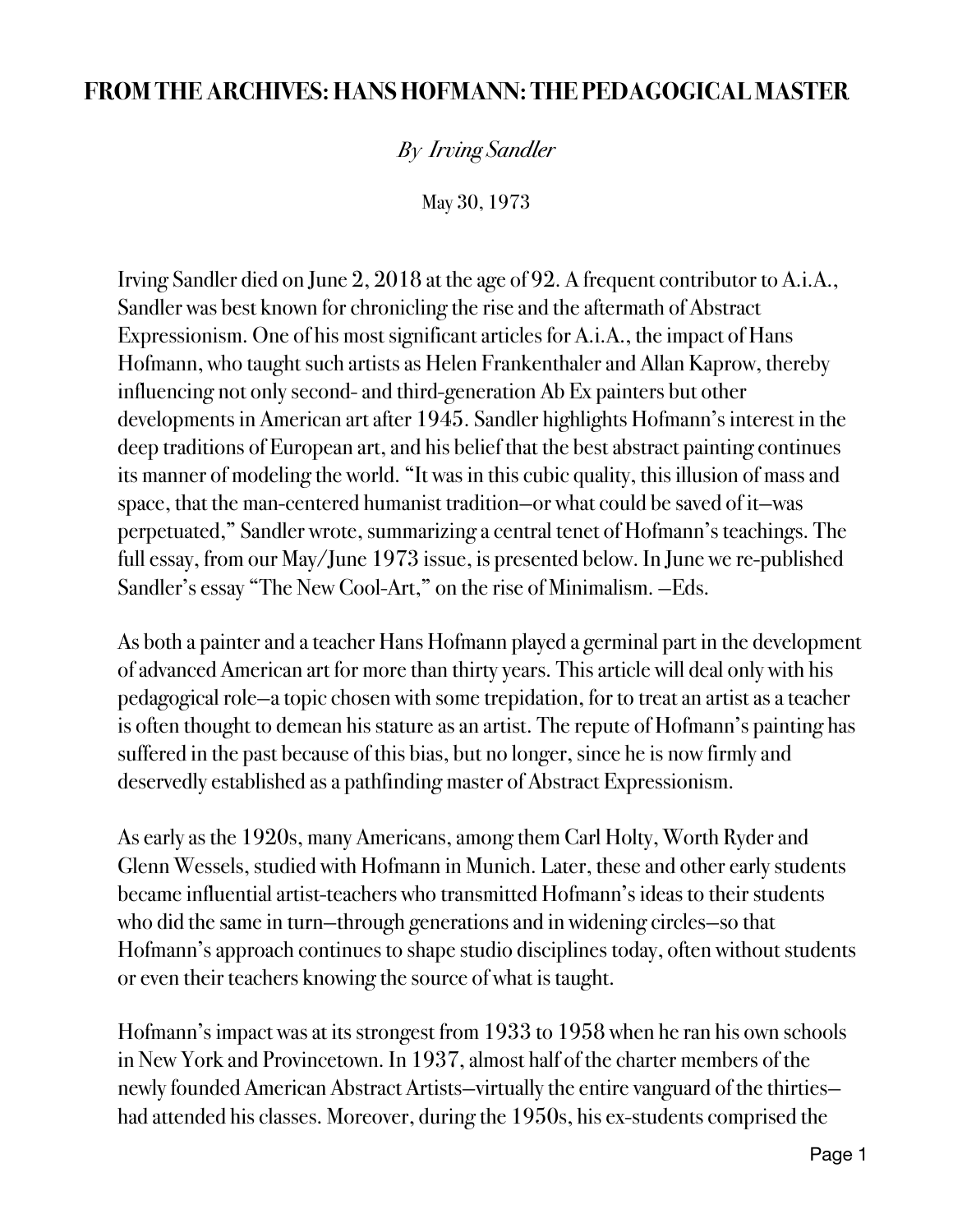bulk of the so-called second generation of the New York School. If a teacher's stature is measured by the number of his students who achieve national and international renown in their own right, then that of Hofmann is without equal. In 1963, William Seitz of the Museum of Modern Art was able to select a show of outstanding quality consisting of works by fifty of Hofmann's ex-students.**<sup>1</sup>**

The direct imprint of Hofmann's aesthetics on his own generation of painters—the Abstract Expressionists—is difficult to gauge. None of the leading figures were enrolled in his classes. Moreover, the heavy, mystical tenor of his teaching on the one hand, and on the other hand, its emphasis on systematic picture-making and professionalism were at odds with a time when ideological precepts of any kind and notions of expertise were considered of little import, particularly when compared to painting as a metaphor of existential being.

However, Hofmann's ideas appear to have had some effect, at least on critics who acted to a degree as spokesmen for the Abstract Expressionists. Clement Greenberg wrote in 1945: "Hans Hofmann is in all probability the most important art teacher of our time. . . . [His] insights into modern art . . .have gone deeper than those of any other contemporary. He has, at least in my opinion, grasped the issues at stake better than did Roger Fry and better than Mondrian, Kandinsky, Lhote, Ozenfant, and all the others who have tried to 'explicate' the recent revolution in painting."**<sup>2</sup>**

Greenberg went on to say that he "owes more to the initial illumination received from Hofmann's lectures than to any other source."**3** Indeed, Greenberg's central thesis was anticipated by Hofmann's insistence that "the difference between the arts arises because of the difference in the mediums of expression, and in the emphasis induced by the nature of each medium [which] has its own order of being."**4** The other leading art critic of Greenberg's generation, Harold Rosenberg, held Hofmann in just as high esteem. In all likelihood, Rosenberg's conception of "action painting" had some roots in Hofmann 's idea of painting as "push and pull."**<sup>5</sup>**

The systematic and theoretical elements of Hofmann's teaching that put off the Abstract Expressionists were precisely those which had appealed to the vanguard of the 1930s. The earlier generation's need was to join the mainstream of modern art; to master the architectonic drawing of Picasso and the explosive color of Matisse; to learn how to make a modern picture—in a word, the basics. Hofmann could provide both the techniques and a convincing rationale for their use. Stressing the self-sufficiency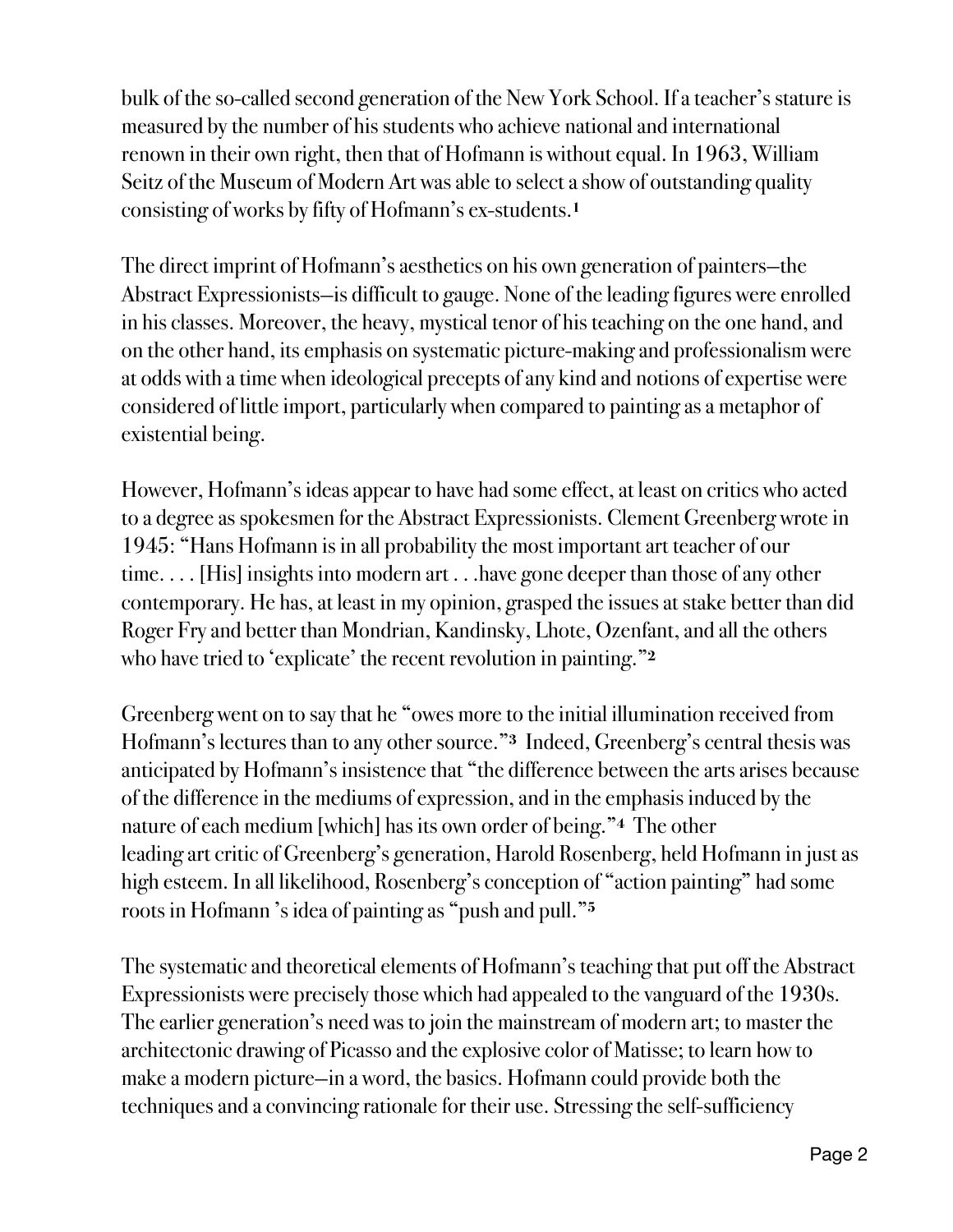(indeed, the sanctity) of art, his theorizing was most attractive to the ideology-prone artists of the Great Depression who had grown disenchanted with politics and who desired to justify themselves in the face of Social Realist and Regionalist dogmas. As Sam Hunter wrote. Hofmann's students could not help but be bolstered by his "deep commitment to painting per se at a time when art was being devalued by social action."**<sup>6</sup>** In the 1950s, Hofmann appealed most to young artists who admired the older Abstract Expressionists but who put greater emphasis on "good" painting, on professionalism and traditional values.

What then did Hofmann teach? **7** To summarize briefly, the painter had to take into account at one and the same time three interacting factors: nature and its laws; the medium and its inherent qualities; and the artist's psychological, spiritual, intuitive and imaginative feeling into both. The main activity in Hofmann's classes was drawing from a live model or a still life. But the subject was not to be dumbly copied. "There are bigger things to be seen in nature than the object."**8** The problem was to translate the volumes and voids of visual phenomena into planes of color in accord with the twodimensional nature of the picture surface. And then, the crucial action was to structure these planes into "complexes," every element of which was to be reinvested with a sense of space—depth or volume—without sacrificing physical flatness. To achieve this simultaneous two and three-dimensionality, Hofmann devised the technique of "push and pull"—an improvisational orchestration of areas of color, or as he liked to put it, an answering of force with counterforce. "The essence of my school: I insist all the time on depth. Suggestion of depth. . . No perspective [or modeling which violates twodimensionality] but plastic depth." **<sup>9</sup>**

As his former student Allan Kaprow summed it up: Despite their diversity, "all paintings submit to certain basic laws. Each picture is an organic whole whose parts are distinct but relate strictly to the larger unit. Since the painting surface, being flat, is only a metaphoric field for activity, its nature as a metaphor must be preserved. That is to say, an exact balance struck between the planar uniformity of the canvas and the organic (i.e. three-dimensional) nature of the event set into operation on it. This, we found out, was not easy at all . . . so this part-to-whole problem occupied the class continually and further broke down into a study of special particulars of all painting; color, that is, hue, tone, chroma, intensity, its advancing and receding properties, its expansiveness or contractiveness, its weight, temperature, and so forth; and, in the area of so-called form, the way in which these act together in points, lines, planes, and volumes."**10**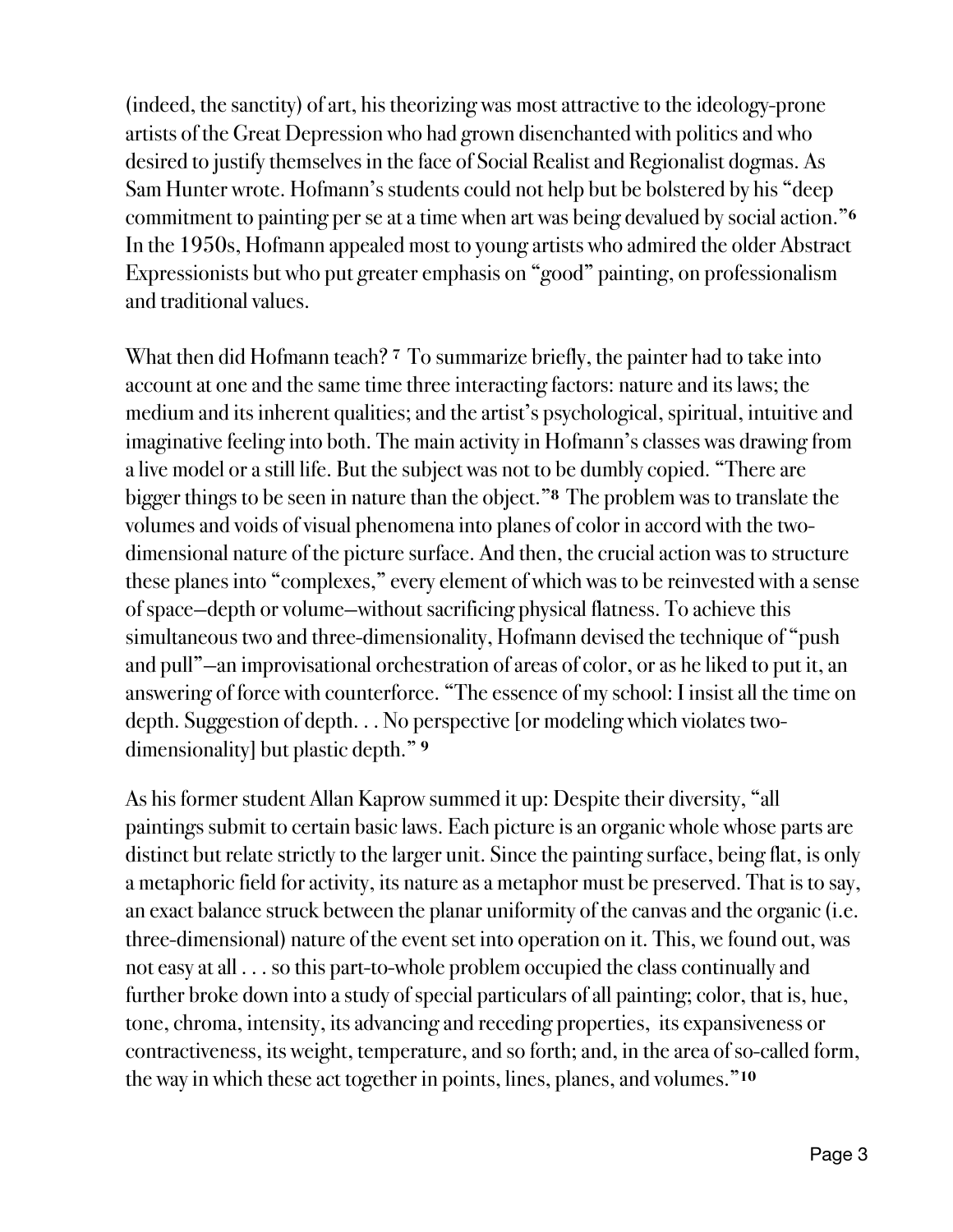Over the years, there seems to have been some change in emphasis in Hofmann's teaching. Earlier, he stressed drawing, using analytic cubism as a kind of basic grammar.**11** Indeed, Holty recalled that for a time in the mid-twenties, Hofmann "was so engrossed with the beauties of drawing then that he went so far as to remark on one occasion 'that once we had really gotten into the whole world of drawing, we wouldn't even want to paint for a long time.' Nevertheless his painting instruction was notable."**12** Kaprow, a student in the late 1940s, wrote: "Drawing was to painting as nature in the long run was to Art, a preparation and the source."**<sup>13</sup>**

Later in his teaching career, Hofmann was occupied more with painting as "a forming with color," the contrasting of planar color areas to create volumetric or "plastic" color, an approach that had its source in the art of Cezanne (always an exemplar to Hofmann). It must be stressed that the interaction of color was primary, the opposite of filling in linear diagrams with colors, producing a "bright Cubism," in which color was subordinate to drawing. (Hofmann's conception of "plastic" color differs from the "impressionist" color field ideas that dominated abstract painting in the 1960s. As I have written elsewhere, field painting now appears to be outworn. If this is so, then Hofmann offers a viable alternative, one reason perhaps for the renewed interest in him at this time.)

However, whether the emphasis was on drawing or color, Hofmann insisted that the painting be totally activated. As Greenberg remarked: "Klee and Soutine were perhaps the first to address the picture surface consciously as a responsive rather than an inert object, and painting itself as an affair of prodding and pushing, scoring and marking, rather than simply inscribing or covering. Hofmann has taken this approach much further than they and made it do much more. His paint surfaces *breathe* as no others do. . . . And it is thanks in part to Hofmann that the 'new' American painting in general is distinguished by a new liveliness of surface."**<sup>14</sup>**

In his classes Hofmann focused on the mechanics of evoking the third dimension, but that was only the means of achieving spiritual syntheses, for suggested space, not being a tangible pictorial property, was trans-material. The greater part of his writing is concerned such dialectics—a kind of aesthetic Hegelianism. For example, in 1932, Hofmann wrote that "the relation of two given realities always produces a higher, a purely spiritual third . . . [which] manifests itself as pure effect."**<sup>15</sup>**

Moreover, Hofmann's metaphysics conceived of a painting achieved by the push-andpull process as a metaphor for the workings of the universe visualized as an organic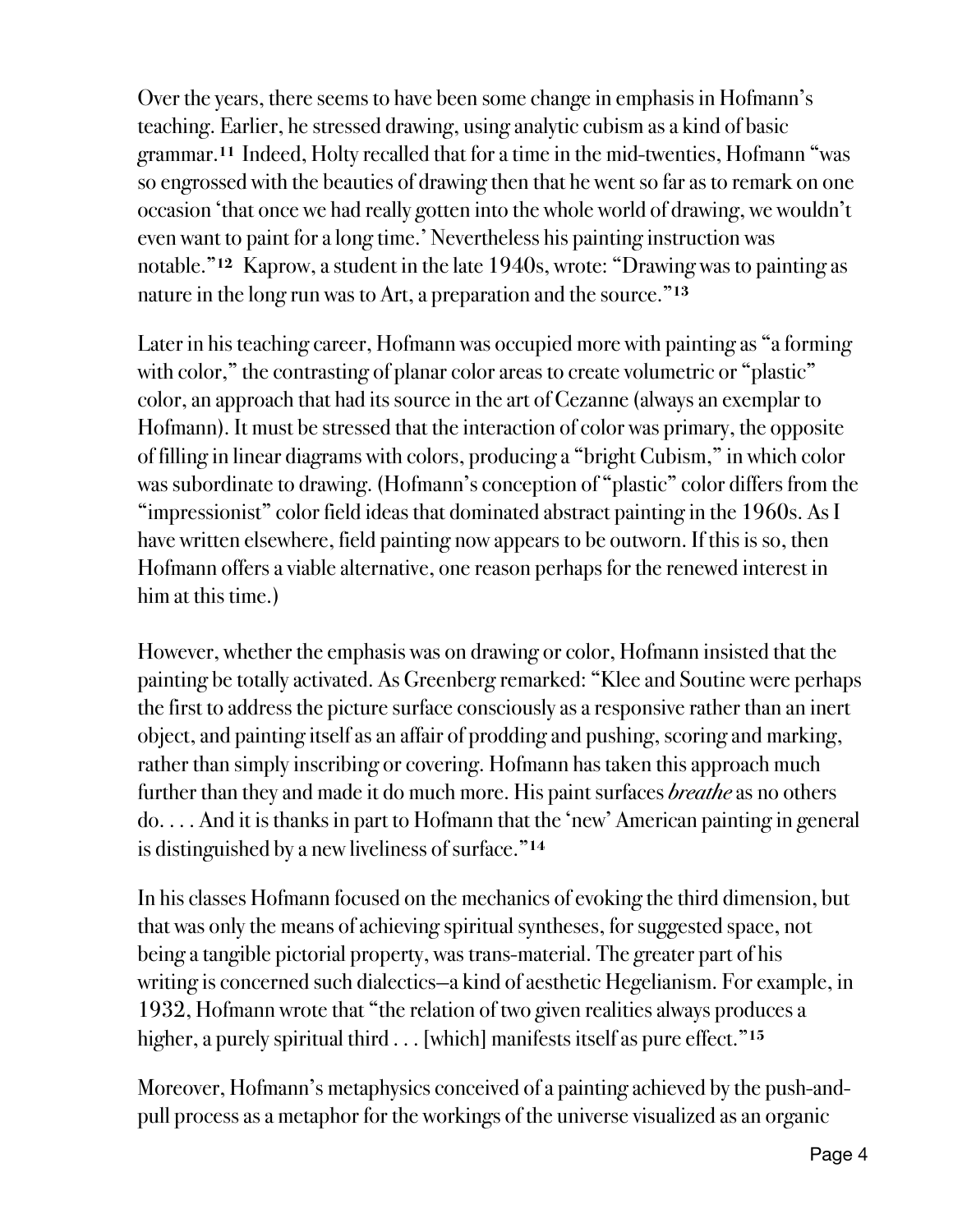field of forces or motile galaxies (read "complexes"), all suspended in tension. At the same time, because of the implied movement, the picture could simulate "life." Hofmann's absolute faith in art as the revelation of spiritual and universal reality caused him to teach with powerful conviction, deeply impressing many of his students.

There are almost as many opinions concerning what was of greatest significance in Hofmann's teaching as there are ex-students. Certainly a considerable number were sustained most by his exalted cosmology—even believing it to be a kind of gospel. Others were not so impressed or understood it only vaguely, one reason being that Hofmann's English was not easy to grasp (and it has been said, neither was his German). However, nearly all claimed to have learned a great deal from his nonverbal demonstration of his principles. Glenn Wessels recalled that Hofmann's "teaching was broad. . . . But it was also carefully and exhaustively specific when it came to the particular problem of a particular piece of work which a student had in hand. H[ofmann]'s corrections and diagrams—his graphic-analytic sketches on the edges of the charcoal paper—were most vivid expressions of the detailed application of his broad principles to specific problems."**<sup>16</sup>**

As important to students was Hofmann's ability to criticize the work of each in its own terms—from within its intentions and premises. Richard Stankiewicz wrote: "I suppose the most remarkable thing to me about his instruction was his phenomenal capacity for sympathy and empathy with his students which enabled him to address each individual."**17** Bolstering this faculty of Hofmann's was his conviction that the "psychological" meaning of art was at least as important as the "plastic." In a talk to the American Abstract Artists in 1941, he said that the psychological content of a painting issued from the artist's attraction to particular pictorial elements, which if truly "creative" (one of his favorite words), could not be predetermined. Such empathy was so vital that it "surpasses the limits of construction and calculation. . . . I consider for this reason, every theory of art not of much value."**18** Greenberg observed: "Hofmann drummed into his students that science and discipline which have not become instinct are cramping rather than enabling factors."**<sup>19</sup>**

Hofmann's elasticity, his capacity to foster the personal qualities of his students' works, gave rise to a proliferation of styles. This had an added increment, as Michael Goldberg recalled: "There were so many different approaches to painting and drawing going on side by side and you had the feeling anything was possible—Hofmann created this feeling—how or why I couldn't describe—but it surely was the key to the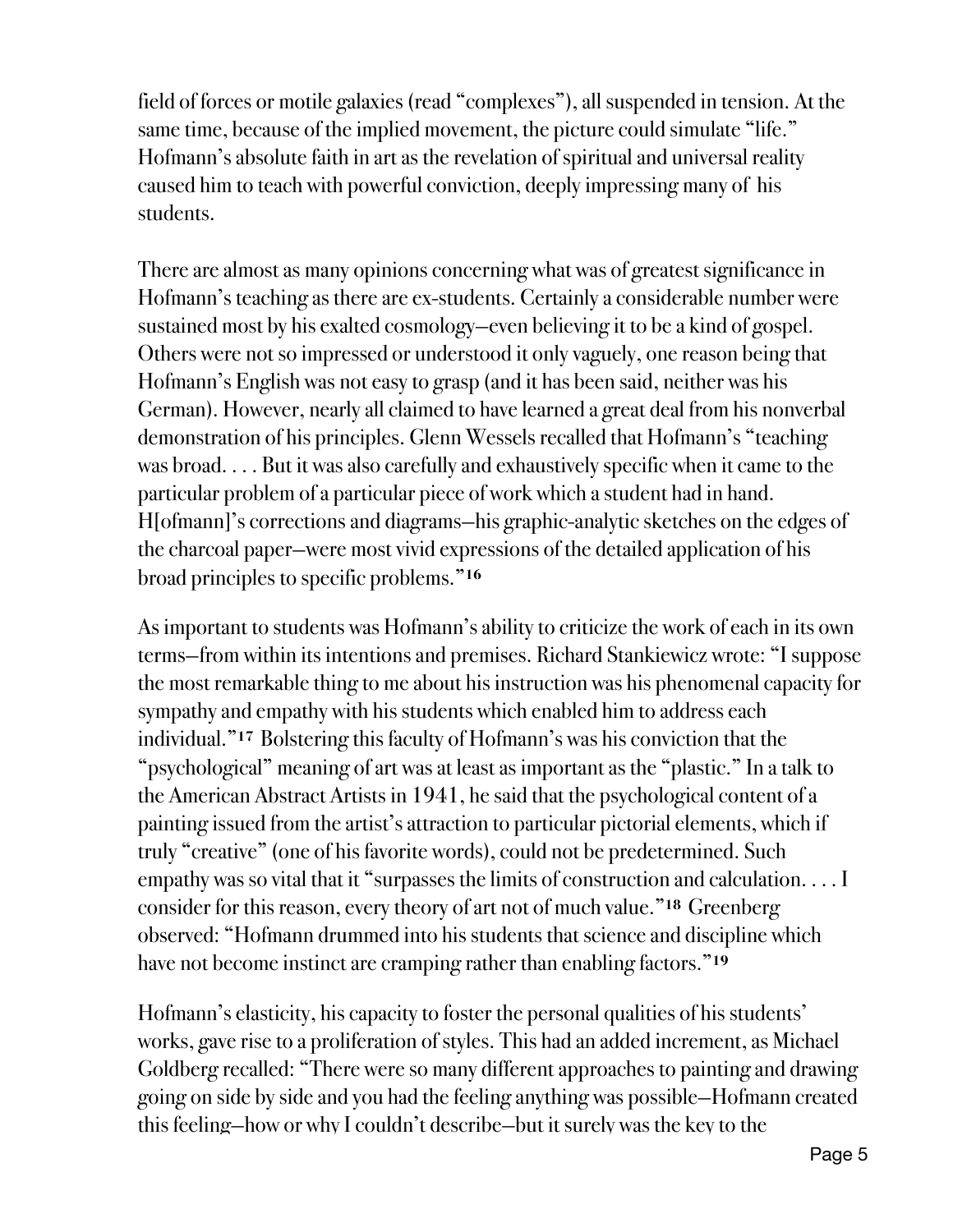## excitement of the school."**<sup>20</sup>**

Goldberg's remark points to another catalyst for intense creative work—the force of Hofmann's personality. The man was an attractive figure—robust and warm, enthusiastic, expansive and assured, able to play a commanding paternal role and simultaneously to treat his students as colleagues. Furthermore, he had the impressive aura of history. Born in 1880, Hofmann had lived in Paris from 1904 to 1914—the heroic decade of twentieth-century art; had been intimate with the innovators of Fauvism and Cubism; had learned of their ideas at first hand, possibly even contributing some of his own; and as early as 1915, had opened his first school in Munich, soon to become world famous.

Larry Rivers caught some of the quality of Hofmann's charisma in recounting that "When he came around to look at the work he was relaxed enough to beef up the timid hearts and pompous, blustering and egocentric enough to make every fiber of the delusions of grandeur puff and puff and puff up until you saw clearly your name in the long line from Michelangelo to Matisse . . . to Hofmann himself . . . he had a way of making art seem *glamourous* and meaningful and what is there in life that can compare with its glories etc. etc."**<sup>21</sup>**

Many students recalled that Hofmann's greatest contribution to their education was his ability to create a charged atmosphere, as Robert Richenburg put it, to transform "his classes into energy situations within which students were able to learn more from each other rather than from himself."**22** This gave rise to a strong family spirit which was perpetuated outside of the school situation. A manifestation of its intensity with the inauguration in 1952 of a cooperative gallery by a number of Hofmann's ex students —"the circle of the Hip," as Kaprow called them **23**— and named Hansa after their master. The gallery was a vital focal point of the second generation of the New York School. Its two directors were Richard Bellamy and Ivan Karp—additional testimony to the power of Hofmann and his students to attract and nurture remarkable people in the visual arts.

It should be mentioned that the Hofmann School had its share of deadwood—rich old ladies, who to their credit helped defray the costs of maintaining many students on scholarships, and loners who did not participate much in the activities of the school, mostly veterans of World War II who as artists considered themselves mature enough to pursue independent artistic careers but who were enrolled in order to qualify for the benefits of the G.I. Bill. There was, moreover, a negative aspect to Hofmann's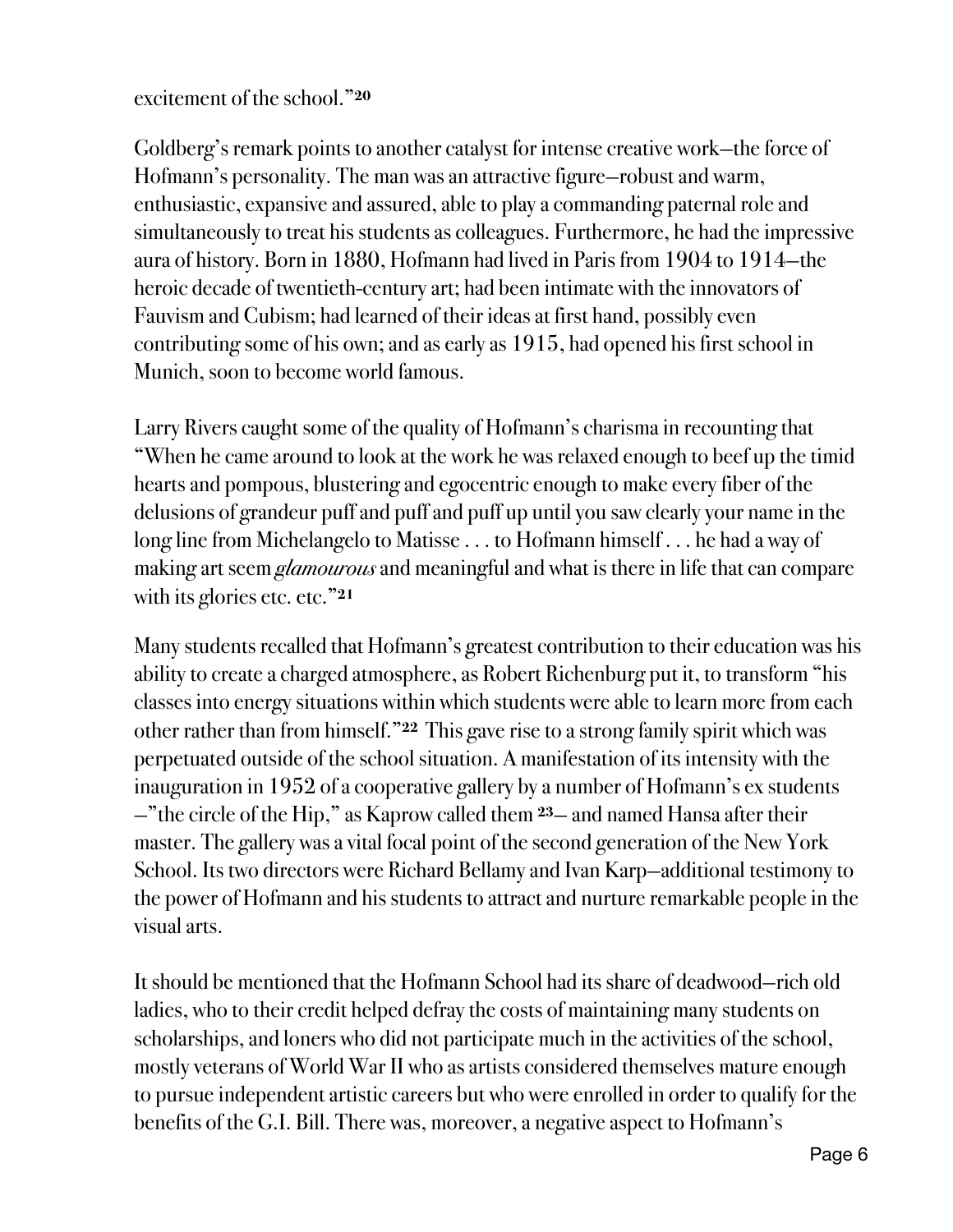teaching, particularly in the 1950s. Despite the variety of styles in which his students worked, many—probably too many—tried to extend his own abstract modes, for Hofmann followed many directions at once. Yet only a few achieved personal styles, the rest lapsing into what Leo Steinberg called Hofmannerism. It appears that Hofmann's paternalistic side, though benevolent, could be so overwhelming that it curbed moves to independence or made the very difficult.

Aside from the matter of Hofmann's contribution to the artistic development of individual students or, indirectly, of their students, there remains the issue of hi more general influence on the evolution of American art, or on that slice of it (certainly the most important historically, if not the largest) created by his students, colleagues, acquaintances, and those who might only have been inspired by his writings and paintings.

Without question, Hofmann's ideas were a major impetus to avant-garde or venturesome art for some three decades. At the same time—and paradoxically—his native or, more accurately, conservationist, particularly on the second generation of the New York School. In this, Hofmann was related to de Kooning, and poles apart from Still and Newman and, to a lesser extent, Rothko and Pollock. Indeed, Hofmann and de Kooning considered themselves the heirs of European modernism (and it may be significant that both were born and had studied abroad). Their pictures, even at their most abstract, retain a sense of figure or landscape, of pictorial depth, of Cubist-inspired relational design and of painterly finesse—all of which can be considered traditional.

Hofmann encouraged professionalism; as Thomas B. Hess wrote, he "convinces his students of the existence of certain Platonic verities; there is such a thing as the Good Painting; a novice's efforts should aspire to it. . . . In the best meaning of the term,the Hofmann School is an Academy—a temple in which mysteries and standards are preserved."**24** Hofmann did value the always the spiritual and the free; yet as Kaprow remarked, if there was always the "premise that art could not be taught . . . its means and conditions could."**<sup>25</sup>**

Hofmann believed that his aesthetics had been practiced, whether consciously or not, by all great artists in the past, and to illustrate that in class, he analyzed reproductions of old master paintings, thus immersing his students in the stream of Western art. Moreover, his emphasis on drawing from the model, or at least with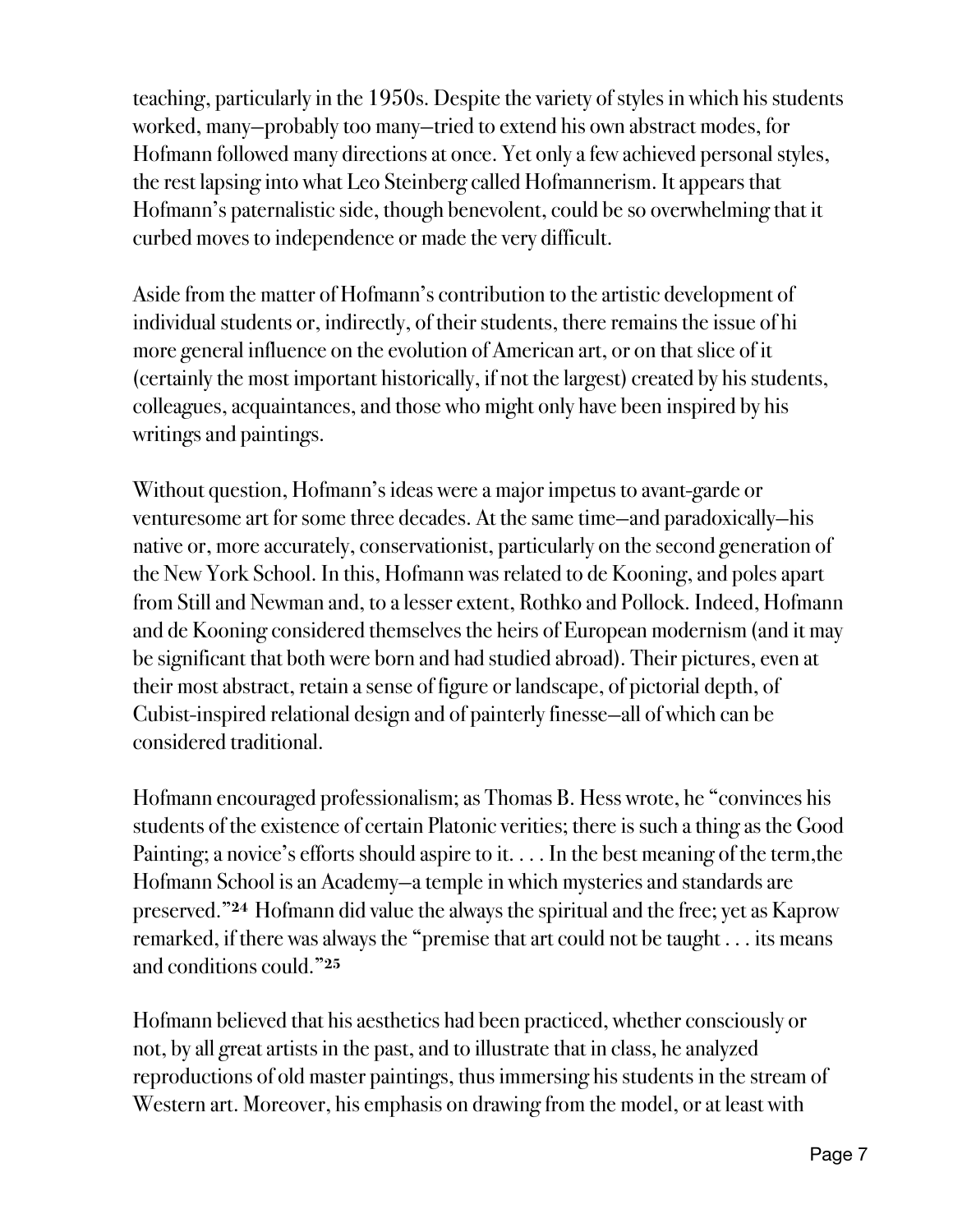nature in mind, probably helped foster a tendency toward figurative art on the part of many of his ex-students in the 1950s. In retrospect, this, appears conservative, although at the time, the participants felt themselves to be in the vanguard.

An even greater stimulus to traditionalism was Hofmann's insistence on pictorial volume and depth. To be sure, the Renaissance "box" was to be flattened, rendered modern, but then, the picture plane had to be made *cubic* (which as Vytlacil asserted in conversation must not be confused with Cubist).**26** It was in this cubic quality, this illusion of mass and space, that the man-centered humanist tradition—or what could be saved of it—was perpetuated. To my knowledge, this was not explicitly taught by Hofmann, but it was so implicit in his aesthetics that it probably exerted a powerful appeal.

Perhaps the best summary of Hofmann's radical-conservative influence was written by Kaprow: "We were also put in touch with a notion foreign to our soil until then that our work was a Destiny, but one that had a time-honored practical method, rigorous but clear, and in no way antithetical to the idea of the New. Thus, at one stroke we were confronted with a metaphysics and a technique, a sense of a living past and an involvement with the moment."**<sup>27</sup>**

## **Endnotes**

1. The fifty artists in Seitz's show were: Robert Beauchamp, Nell Blaine, Cameron Booth, Fritz Bultman, Nicolas Carone, Giorgio Cavallon, Perle Fine, Jean Follett, Miles Forst, Mary Frank, Helen Frankenthaler, William Freed, Jane Freilicher, Paul Georges, Michael Goldberg, Robert Goodnough, John Grillo, John Haley, Paul Harris, Julius Hatofsky, Dorothy Heller, Carl Holty, Alfred Jensen, Wolf Kahn, Allan Kaprow, Karl Kasten, Albert Kotin, Lee Krasner, Linda Lindeberg, Michael Loew, Ede Loran, Mercedes Matter, George McNeil,Jan Müller, Louise Nevelson, Robert De Niro, George Ortman, Stephen Pace, Felix Pasilis, Robert Richenburg, Larry Rivers, Ludwig Sander, Richard Stankiewicz, Joseph Stefanelli, Myron Stout, Albert Swinden, Anne Tabachnick, Vaclav Vytlacil,

Glenn Wessels and Wilfred Zogbaum. At the time of the show, Seitz asked the participants to fill in questionnaires concerning Hofmann's contributions to their careers. This Hofmann Students Dossier, 1963, was of great value in the formulation of this article.

2. Clement Greenberg, "Art," The Nation, Vol. 160, No. 16 (April 21, 1945), p. 469.

3. Ibid., p. 469.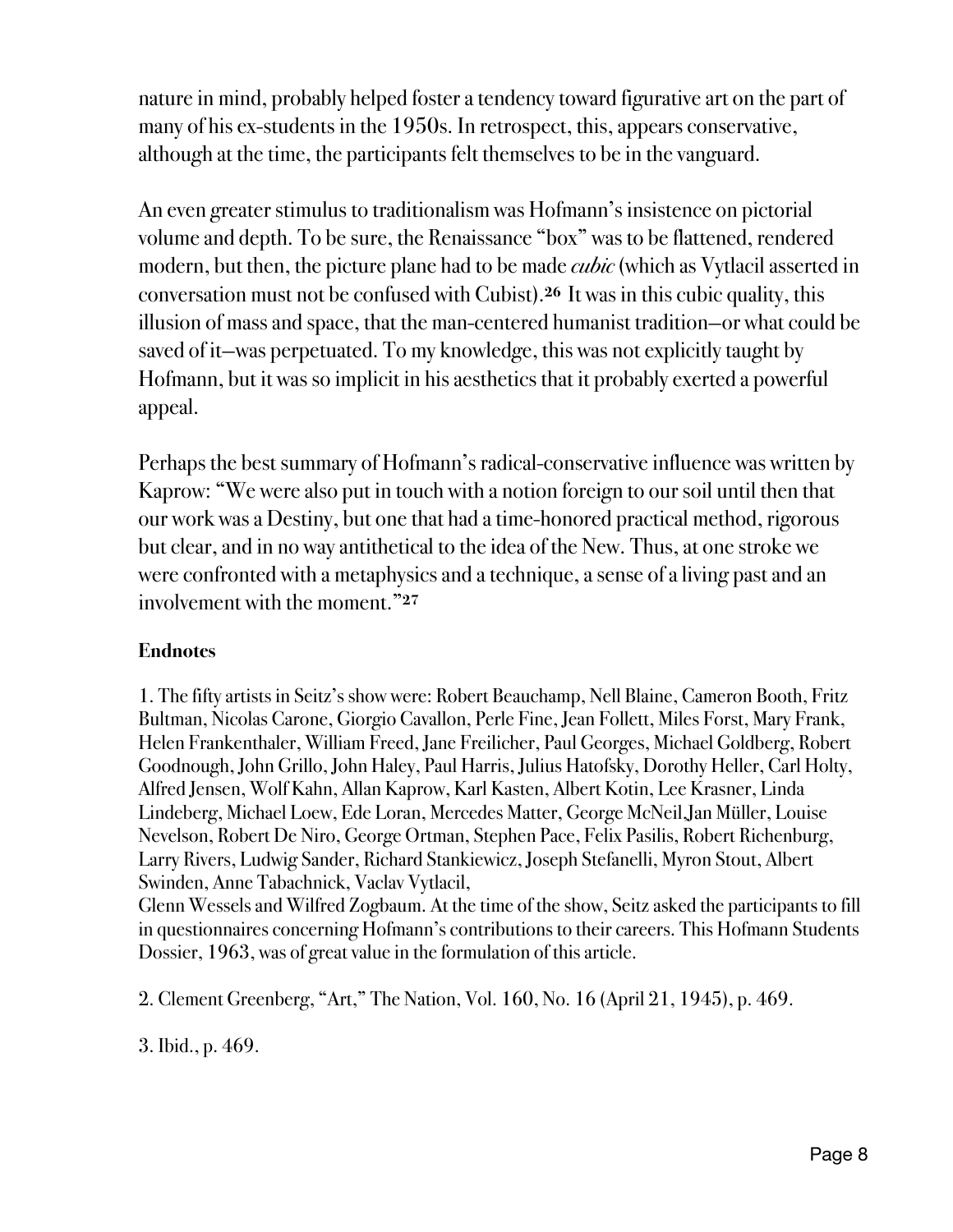4. Hans Hofmann, "Painting and Culture" (as communicated to Glenn Wessels), Fortnightly, Vol. 1, No. 1 (September 11, 1931); reprinted in Hans Hofmann, Search for the Real, edited by Sara T. Weeks and Bartlett H. Hayes Jr., (Cambridge, Mass.: M.I.T., 1967), p. 57.

5. See Clement Greenberg, "Hans Hofmann: grand old rebel," Art News, Vol. 57, No. 9 (January, 1959); and Hans Hofmann, Paris: Editions Georges Fall, 1961; and Harold Rosenberg, "Hans Hofmann: nature into action," Art News, Vol. 56, No. 3 (May, 1957); "Hans Hofmann's 'Life' class," Portfolio and Art News Annual, No. 6 (Autumn, 1962); "Editorial," Art News, Vol 65, No. 2 (April, 1966); "Homage to Hans Hofmann," Art News, Vol. 65, No. 9 (January, 1967); "Hans Hofmann and the Stability of the New," New Yorker, Vol. 39, No. 37 (November 2, 1963); and "Teaching of Hans Hoffman," Arts, Vol. 45, No. 3 (December, 1970).

6. Sam Hunter, Hans Hofmann (New York: Abrams, 1963), p.16.

7. A comprehensive discussion of Hofmann's aesthetics is presented in William C. Seitz, Hans Hofmann (New York: Museum of Modern Art, 1963).

8. Hans Hofmann, quoted in Frederick S. Wight, Hans Hofmann (Berkeley and Los Angeles, California: University of California Press, 1957), p. 23.

9. Ibid., p. 24.

10. Allan Kaprow, "Hans Hoffmann" (Obituary), The Village Voice, Vol. 11, No. 19 (February 24. 1966), p. 2.

11. Glenn Wessels, Hofmann Students Dossier.

12. Carl Holty, Hofmann Students Dossier.

13. Kaprow, "Hans Hofmann" (Obituary), p.2.

14. Greenberg, "Hans Hofmann: grand old rebel," pp. 29, 64.

15. Hans Hofmann, "Plastic Creation," (translated from the German by Ludwig Sander), mimeographed typescript, p. 4; published in The League, Winter, 1932-33.

16. Wessels, Hofmann Students Dossier.

17. Richard Stankiewicz, Hofmann Students Dossier.

18. Hans Hofmann, Address delivered during the annual exhibition of the American Abstract Artists at the Riverside Museum, mimeographed typescript, Riverside Museum, New York, February 16, 1941, pp. 2-3.